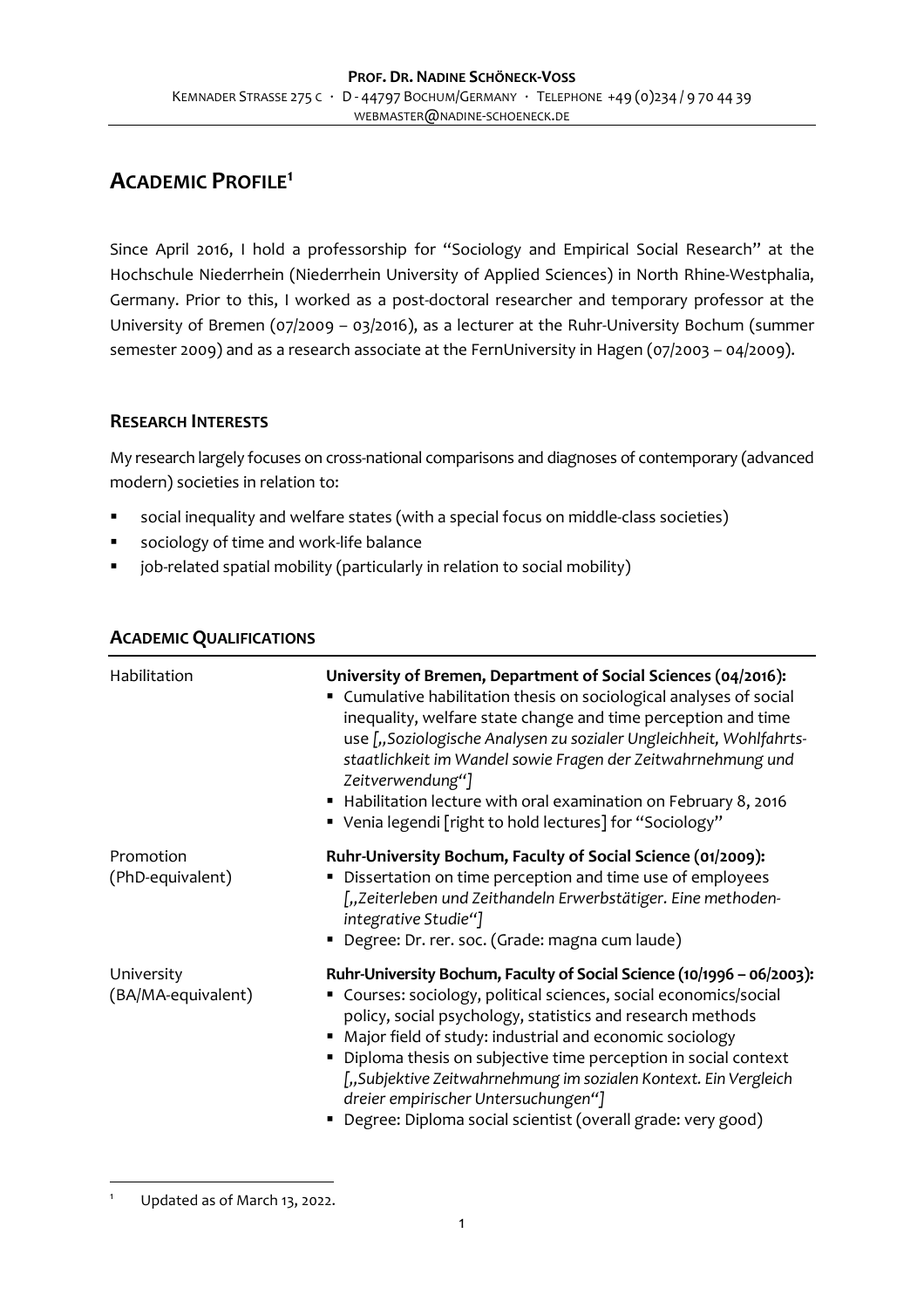| Study abroad                             | University of Oxford (10/2001 - 12/2001; Michaelmas Term):<br>sociology with focus on "social stratification and mobility"<br>University of Texas at Austin (08/1999 - 06/2000):<br>sociology, government, communication studies |
|------------------------------------------|----------------------------------------------------------------------------------------------------------------------------------------------------------------------------------------------------------------------------------|
| <b>ACADEMIC POSITIONS</b>                |                                                                                                                                                                                                                                  |
| 10/2020 - 01/2021<br>(Research semester) | <b>Visiting Scholar</b><br>Bremen International Graduate School of Social Sciences (BIGSSS)                                                                                                                                      |
| since 04/2016                            | Professorship (W2) for "Sociology and Empirical Social Research"<br>Department of Applied Social Sciences<br>Hochschule Niederrhein (Niederrhein University of Applied Sciences)                                                 |
| 04/2016 - 09/2020                        | <b>Adjunct lecturer for sociology</b><br>Department of Social Sciences<br>University Bremen                                                                                                                                      |
| 10/2015 - 03/2016                        | Temporary professorship for "Political Sociology"<br>Department of Social Sciences<br>University Bremen                                                                                                                          |
| 07/2009 - 09/2015                        | Post-doctoral researcher<br>Team of Prof. Dr. Steffen Mau (subject area: "Political Sociology and<br>Comparative Social Research")<br>Department of Social Sciences<br>University Bremen                                         |
| $04/2012 - 09/2012$                      | Temporary professorship for "Political Sociology and Comparative<br>Social Research"<br>Department of Social Sciences<br>University Bremen                                                                                       |
| $04/2009 - 06/2009$                      | Lecturer for statistics and research methods<br>Department of Social Sciences<br>Ruhr-University Bochum                                                                                                                          |
| 07/2005 - 04/2009                        | <b>Research associate</b><br>Team of Prof. Dr. Uwe Schimank (subject area: "Agency and<br>Structures")<br>Department of Cultural and Social Sciences<br>FernUniversity in Hagen                                                  |
| 10/2005 - 09/2007                        | Interim lecturer for "Social Structure Analysis and Empirical<br>Research Methods" (increase of a 50%-position to a full position)<br>Department of Cultural and Social Sciences<br>FernUniversity in Hagen                      |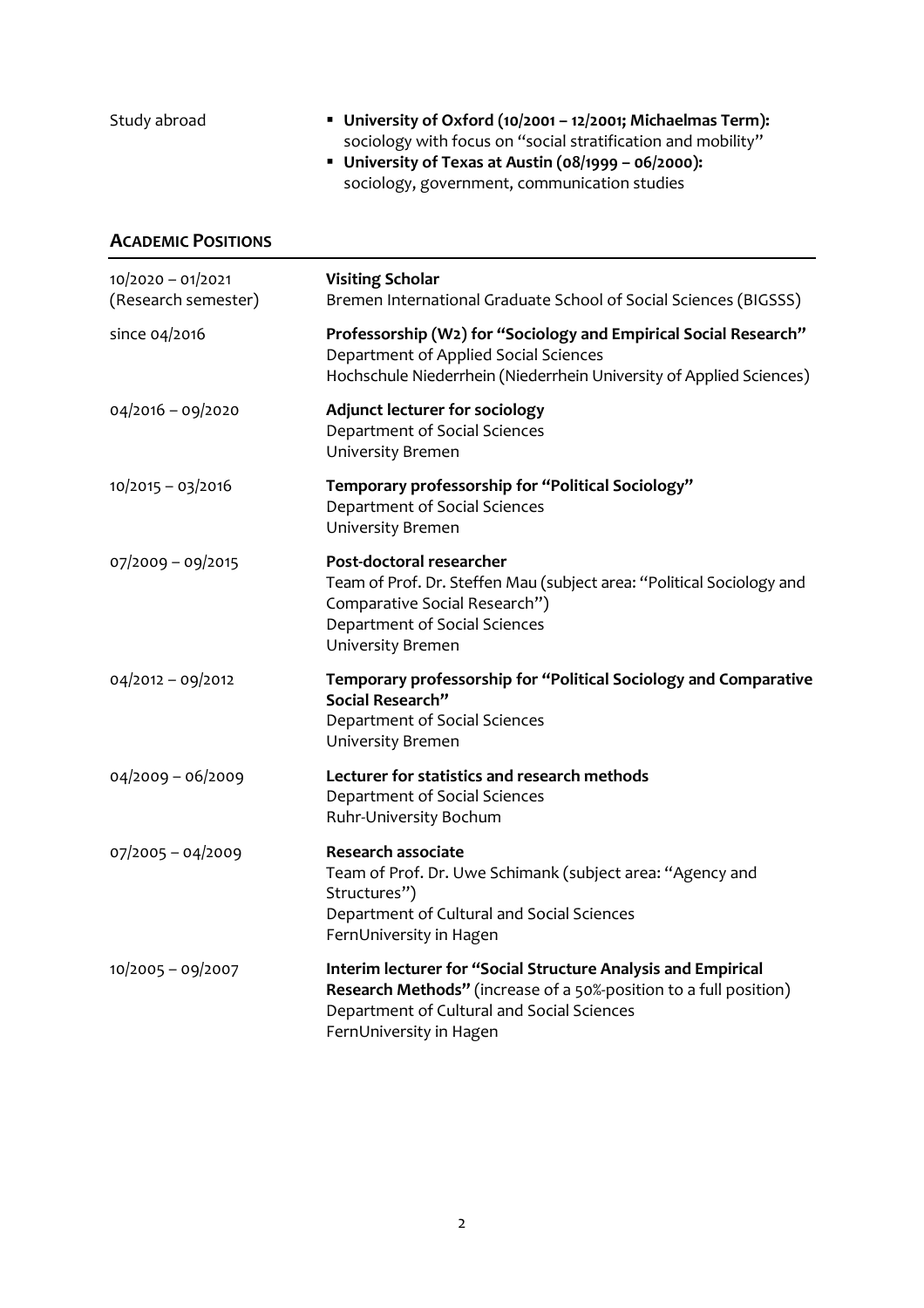| $07/2003 - 06/2005$ | <b>Research associate</b><br>Project on inclusion profiles – a differentiation-theoretical social<br>structure analysis of Germany [,, Inklusionsprofile - eine differenzie-<br>rungstheoretische Sozialstrukturanalyse der Bundesrepublik Deutsch-<br>land"]; project leaders: Prof. Dr. Uwe Schimank/Assistant Prof.<br>Nicole Burzan<br>Department of Cultural and Social Sciences<br>FernUniversity in Hagen |
|---------------------|------------------------------------------------------------------------------------------------------------------------------------------------------------------------------------------------------------------------------------------------------------------------------------------------------------------------------------------------------------------------------------------------------------------|
| $10/2004 - 09/2005$ | Adjunct lecturer for sociology<br>Department of Social Sciences<br>Ruhr-University Bochum                                                                                                                                                                                                                                                                                                                        |
| $10/1998 - 07/2005$ | <b>Student assistant</b><br>in sociology (FernUniversity in Hagen) and empirical social research<br>(Ruhr-University Bochum)                                                                                                                                                                                                                                                                                     |

### **AWARDS AND GRANTS**

| September 13-16, 2020    | Participation in the 3 <sup>rd</sup> Japanese-American-German Frontiers of<br>Science (JAGFoS) Symposium in Irvine (USA), supported by the<br>Alexander von Humboldt Foundation (AvH), the Japan Society for<br>the Promotion of Science (JSPS), and the U.S. National Academy of<br>Sciences (NAS)<br>due to COVID-19 postponed to 2022 |
|--------------------------|------------------------------------------------------------------------------------------------------------------------------------------------------------------------------------------------------------------------------------------------------------------------------------------------------------------------------------------|
| September 26-29, 2019    | Participation in the 2 <sup>nd</sup> Japanese-American-German Frontiers of<br>Science (JAGFoS) Symposium in Kyoto (Japan), supported by the<br>Alexander von Humboldt Foundation (AvH), the Japan Society for<br>the Promotion of Science (JSPS), and the U.S. National Academy of<br>Sciences (NAS)                                     |
| September 6-9, 2018      | Participation in the 14 <sup>th</sup> Japanese-German Frontiers of Science<br>(JGFoS) Symposium in Kyoto (Japan), supported by the Alexander<br>von Humboldt Foundation (AvH) and the Japan Society for the<br>Promotion of Science (JSPS)                                                                                               |
| June 26-28, 2013         | DAAD Travel Grant for the participation in the congress of the Swiss<br>Sociological Association (amount awarded: € 569,-)                                                                                                                                                                                                               |
| July 25 - August 5, 2011 | Participation in the course "Multilevel Analysis with Applications" in<br>the 44 <sup>th</sup> Essex Summer School in Social Science Data Analysis,<br>supported by the German Research Foundation (amount awarded:<br>€ 2.759,-)                                                                                                        |
| $02/2011 - 06/2012$      | Participation in "plan m", a mentoring program for young<br>researchers, provided by the University Bremen (mentor: Hartmut<br>Rosa, Friedrich-Schiller-University Jena)                                                                                                                                                                 |
| 2004                     | Dissertation grant by the FernUniversity in Hagen (amount awarded:<br>€ 1.984,-)                                                                                                                                                                                                                                                         |
| 2003                     | Dissertation grant by the Körber Foundation Hamburg (amount<br>awarded: € 3.000,-)                                                                                                                                                                                                                                                       |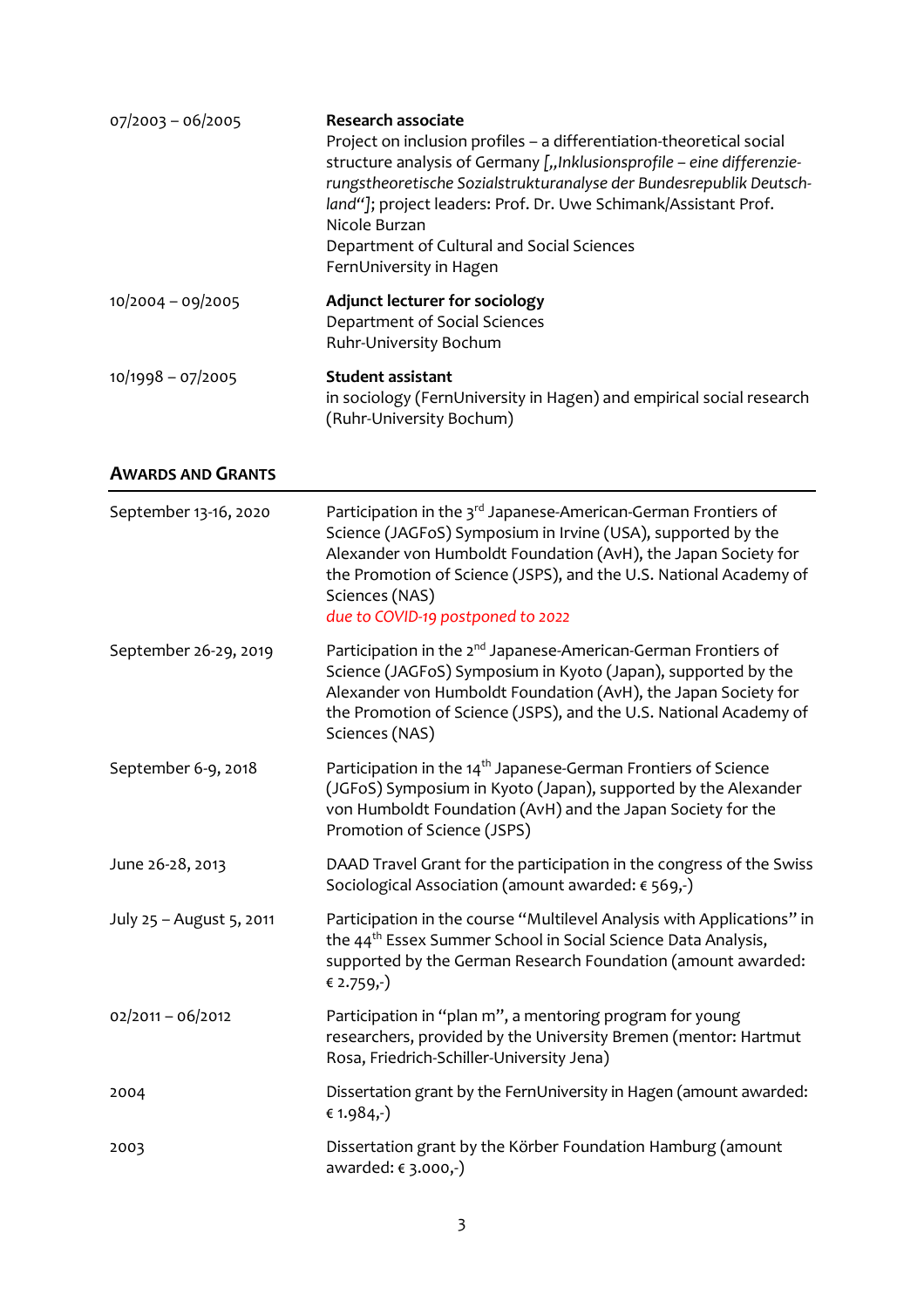| 2003                | 1 <sup>st</sup> prize at the "Deutscher Studienpreis 2002", awarded by the<br>Körber Foundation Hamburg (amount awarded: $\epsilon$ 5.000,-) |
|---------------------|----------------------------------------------------------------------------------------------------------------------------------------------|
| $10/2001 - 12/2001$ | ERASMUS grant for a trimester (Michaelmas Term) at the University<br>of Oxford                                                               |
| $08/1999 - 06/2000$ | Study grant from the MAUI-Utrecht Network Exchange Program<br>for two semesters at the University of Texas at Austin                         |

## **GRANT PROPOSALS FOR EXTERNAL FUNDING**

| since 10/2020 | Research project on social and spatial mobility in academics [, Aka-<br>demisch Beschäftigte, in Bewegung': Eine methodenplurale Untersu-<br>chung des Zusammenhangs von sozialer und räumlicher Mobilität in<br>der Wissenschaft"], together with Nicole Burzan; funded by the<br>German Research Foundation (total volume: $\epsilon$ 510.257,-; for the<br>Niederrhein University of Applied Sciences: € 198.078,-) |
|---------------|------------------------------------------------------------------------------------------------------------------------------------------------------------------------------------------------------------------------------------------------------------------------------------------------------------------------------------------------------------------------------------------------------------------------|
| 10/2010       | GSOEP (German Socio-Economic Panel) Innovation Sample 2011:<br>items on subjective security in times of insecurity [,,Subjektive<br>Sicherheit in Zeiten der Unsicherheit"], together with Steffen Mau                                                                                                                                                                                                                 |
| 03/2010       | Research proposal on welfare on crisis [,, Wohlfahrt in der Krise?"]<br>submitted to the German Research Foundation, together with<br>Steffen Mau; rejection despite two positive reviews                                                                                                                                                                                                                              |

#### **CONFERENCES AND WORKSHOPS ORGANIZED**

| September 3, 2021  | 18 <sup>th</sup> annual ESPAnet ONLINE conference<br>Stream "New Ways for Understanding the Origins of Outcome<br>Inequality and Their Implications for Welfare Deservingness"                                                                                                                                                                       |
|--------------------|------------------------------------------------------------------------------------------------------------------------------------------------------------------------------------------------------------------------------------------------------------------------------------------------------------------------------------------------------|
| September 4, 2020  | 18 <sup>th</sup> annual ESPAnet conference, Katholieke Universiteit Leuven,<br><b>Belgium</b><br>Open Stream "New Ways for Understanding the Origins of<br>Outcome Inequality"<br>due to COVID-19 converted into an online-workshop for PhD students<br>(organized together with David Byrne, Daniele Checchi, Philippe van<br>Kerm and Petra Sauer) |
| September 28, 2018 | 39 <sup>th</sup> congress of the German Sociological Association, University<br>Göttingen<br>Session on the nexus of social and spatial mobility in academics<br>["Akademische Wege auf dem Prüfstand. Zum Nexus von sozialer und<br>räumlicher Mobilität in der Wissenschaft"], together with Silke Kohrs                                           |
| September 27, 2018 | 39 <sup>th</sup> congress of the German Sociological Association, University<br>Göttingen<br>Session on the nexus of objective inequalities and their subjective<br>perceptions ["Realität oder Verblendung? Zum Zusammenhang von<br>objektiven Ungleichheiten und ihrer subjektiven Wahrnehmung"],<br>together with Florian R. Hertel               |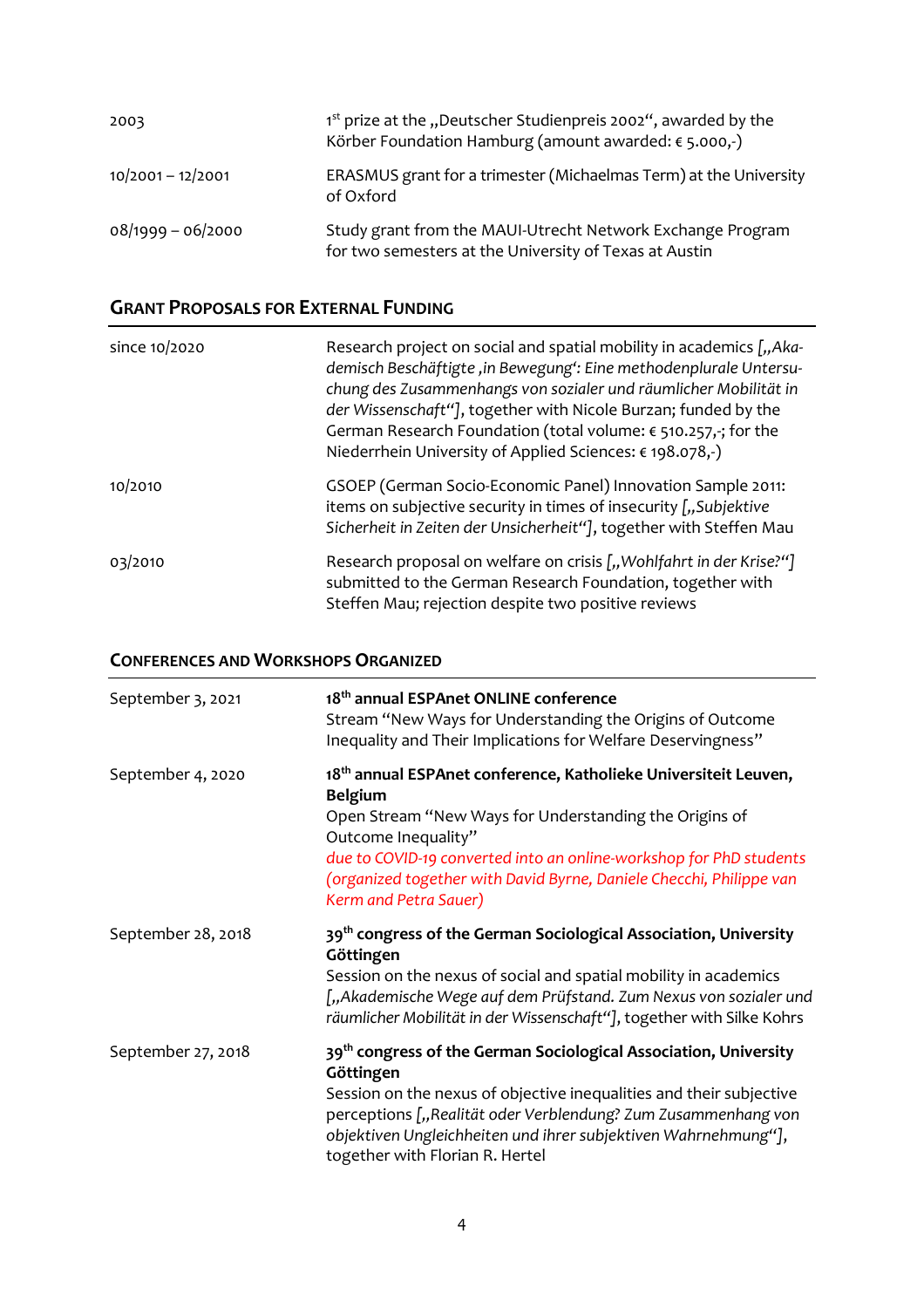| September 29, 2016 | 38 <sup>th</sup> congress of the German Sociological Association, University<br><b>Bamberg</b><br>Session on the welfare state and people's work-life balance<br>["Geschlossene Teilgesellschaften? Der Wohlfahrtsstaat und die<br>Work-Life Balance seiner Bürgerinnen und Bürger"], together with<br>Silke Bothfeld                        |
|--------------------|----------------------------------------------------------------------------------------------------------------------------------------------------------------------------------------------------------------------------------------------------------------------------------------------------------------------------------------------|
| September 28, 2016 | 38 <sup>th</sup> congress of the German Sociological Association, University<br><b>Bamberg</b><br>Session on the middle classes, their value orientations and practices<br>of distinction ["Legitime Ungleichheiten? Wertorientierungen und<br>Abgrenzungspraktiken der Mittelschichten"], together with Sabine<br>Ritter                    |
|                    | This session initiated an edited volume which was published by<br>transcript in fall 2018.                                                                                                                                                                                                                                                   |
| September 3, 2015  | 13 <sup>th</sup> annual ESPAnet conference, University of Southern Denmark,<br>Odense<br>Stream "The Middle Classes and the Welfare State", together with<br>Steffen Mau                                                                                                                                                                     |
| October 8, 2014    | 37 <sup>th</sup> congress of the German Sociological Association, University<br><b>Trier</b><br>Session on patterns of social mobility in times of crisis [,, Mobile<br>Mittelschichten? Strategien und Muster sozialer Mobilität in Zeiten<br>der Krise"], together with Florian R. Hertel                                                  |
| October 8, 2014    | 37 <sup>th</sup> congress of the German Sociological Association, University<br><b>Trier</b><br>Plenary session on time structures and dealing with time in change<br>[,,Die Zukunft der Zukunft: Zeitstrukturen und Zeithandeln im Wandel"],<br>together with Sighard Neckel                                                                |
| June 12-13, 2014   | <b>Atlantic Grand Hotel, Bremen</b><br>International conference "(Un-)Stable, (Un-)Equal and (Un-)<br>Predictable? The Link Between Social Stratification and the Welfare<br>State", together with Nate Breznau, Alexi Gugushvili and Katja<br>Möhring; supported by the Bremen International Graduate School<br>of Social Sciences (BIGSSS) |
| October 4, 2012    | 36 <sup>th</sup> congress of the German Sociological Association, Ruhr-<br><b>University Bochum</b><br>Session on innovative mixed methods [,, Best-Practice-Beispiele<br>innovativer Methodenverknüpfung"], together with Nicole Burzan                                                                                                     |
| October 2, 2012    | 36 <sup>th</sup> congress of the German Sociological Association, Ruhr-<br><b>University Bochum</b><br>Session on career perspectives of young researchers [,, Viele Wege<br>zur Promotion - und danach? Perspektiven des wissenschaftlichen<br>Nachwuchses"], together with Mandy Boehnke                                                   |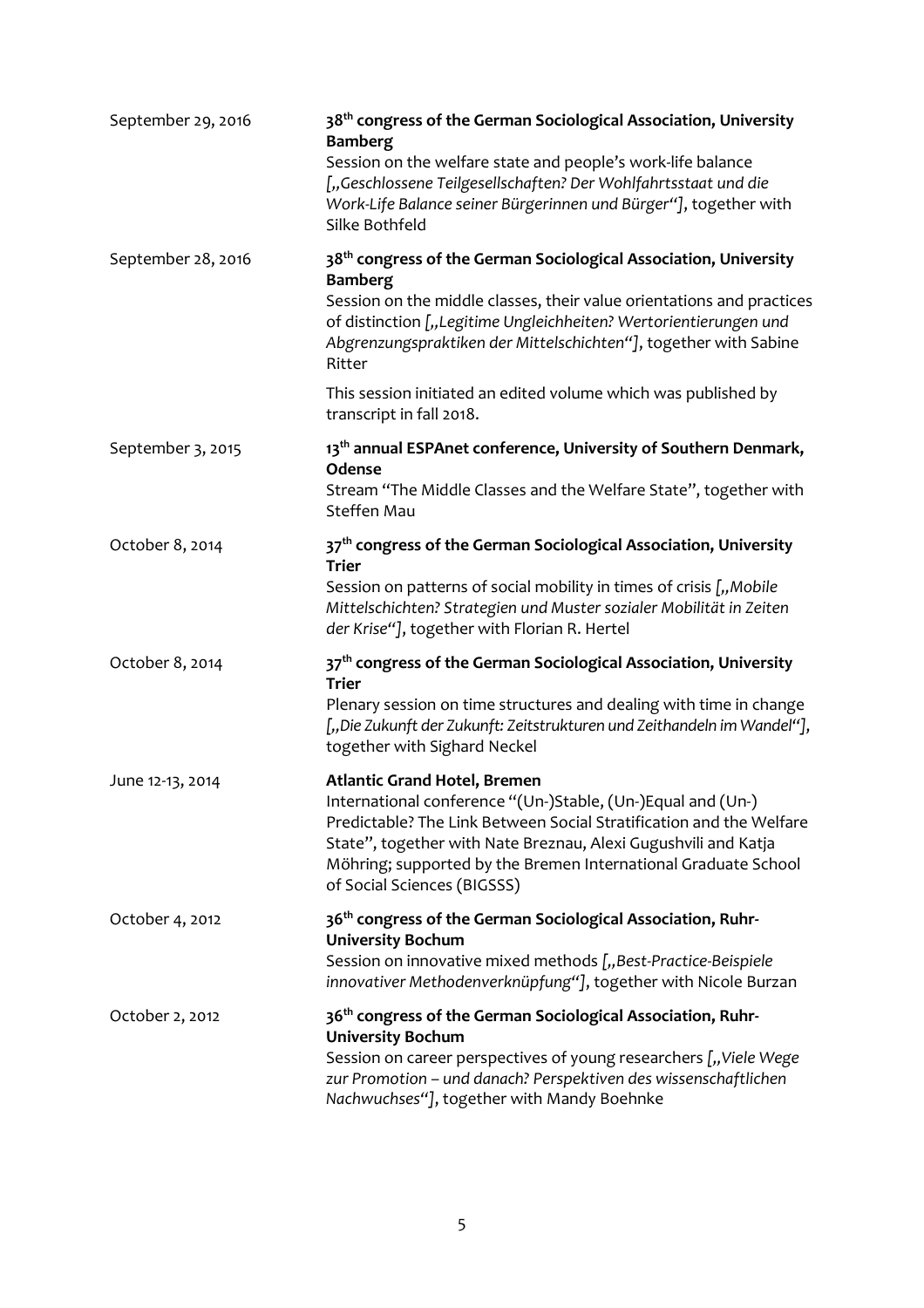| February 25-26, 2011 | Hanse-Wissenschaftskolleg (HWK), Delmenhorst<br>International meeting "Times of life in times of change. Sociological<br>perspectives on time and the life course", together with Herwig<br>Reiter and Benedikt Rogge; supported by the University Bremen,<br>the Bremen International Graduate School of Social Sciences<br>(BIGSSS), the Institute for Empirical and Applied Sociology (EMPAS)<br>and the Hanse-Wissenschaftskolleg (HWK) in Delmenhorst (amount<br>awarded: $€ 3.100,-)$ |
|----------------------|---------------------------------------------------------------------------------------------------------------------------------------------------------------------------------------------------------------------------------------------------------------------------------------------------------------------------------------------------------------------------------------------------------------------------------------------------------------------------------------------|
| $2006 - 2014$        | Bochumer Methoden Schools, Ruhr-University Bochum<br>Two-day-workshops on planning quantitative research projects<br>["Das Forschungsprojekt. Planung und Durchführung einer empirisch-<br>quantitativen Studie"] at biannual meetings for empirical social<br>research methods                                                                                                                                                                                                             |
| $2004 - 2010$        | Various tertiary institutions in Germany<br>One- and two-day-workshops on time and self-management for<br>students and PhD students                                                                                                                                                                                                                                                                                                                                                         |

## **ACADEMIC SELF-GOVERNMENT**

| since 03/2022       | <b>Hochschule Niederrhein</b><br>Evaluation officer, Department of Applied Social Sciences                                                                                                                                                                       |
|---------------------|------------------------------------------------------------------------------------------------------------------------------------------------------------------------------------------------------------------------------------------------------------------|
| $01/2020 - 07/2020$ | <b>Hochschule Niederrhein</b><br>Chair of an appointment committee for the professorship "Applied<br>Media and Communication Sciences" ["Angewandte Medien- und<br>Kommunikationswissenschaften"]                                                                |
| $10/2017 - 05/2018$ | <b>Hochschule Niederrhein</b><br>Professorial member of an appointment committee for the<br>professorship "Youth Sociology and Social Control" ["Jugendsozio-<br>logie und Soziale Kontrolle"]                                                                   |
| $04/2013 - 09/2013$ | <b>University Bremen</b><br>Non-professorial member of an appointment committee for the<br>professorship "Qualitative Methods of Empirical Social Research<br>and Micro Sociology" ["Qualitative Methoden empirischer Sozialfor-<br>schung und Mikrosoziologie"] |
| $08/2012 - 04/2013$ | <b>University Bremen</b><br>Non-professorial member of an appointment committee for the<br>professorship "Sociology of Social Structure" ["Soziologie der<br>Sozialstruktur"]                                                                                    |
| $01/2010 - 12/2011$ | <b>University Bremen</b><br>Non-professorial member of the institutional advisory board,<br>Institute for Sociology                                                                                                                                              |
| $01/2010 - 12/2011$ | <b>University Bremen</b><br>Non-professorial member of the the academic commission,<br>Institute for Sociology                                                                                                                                                   |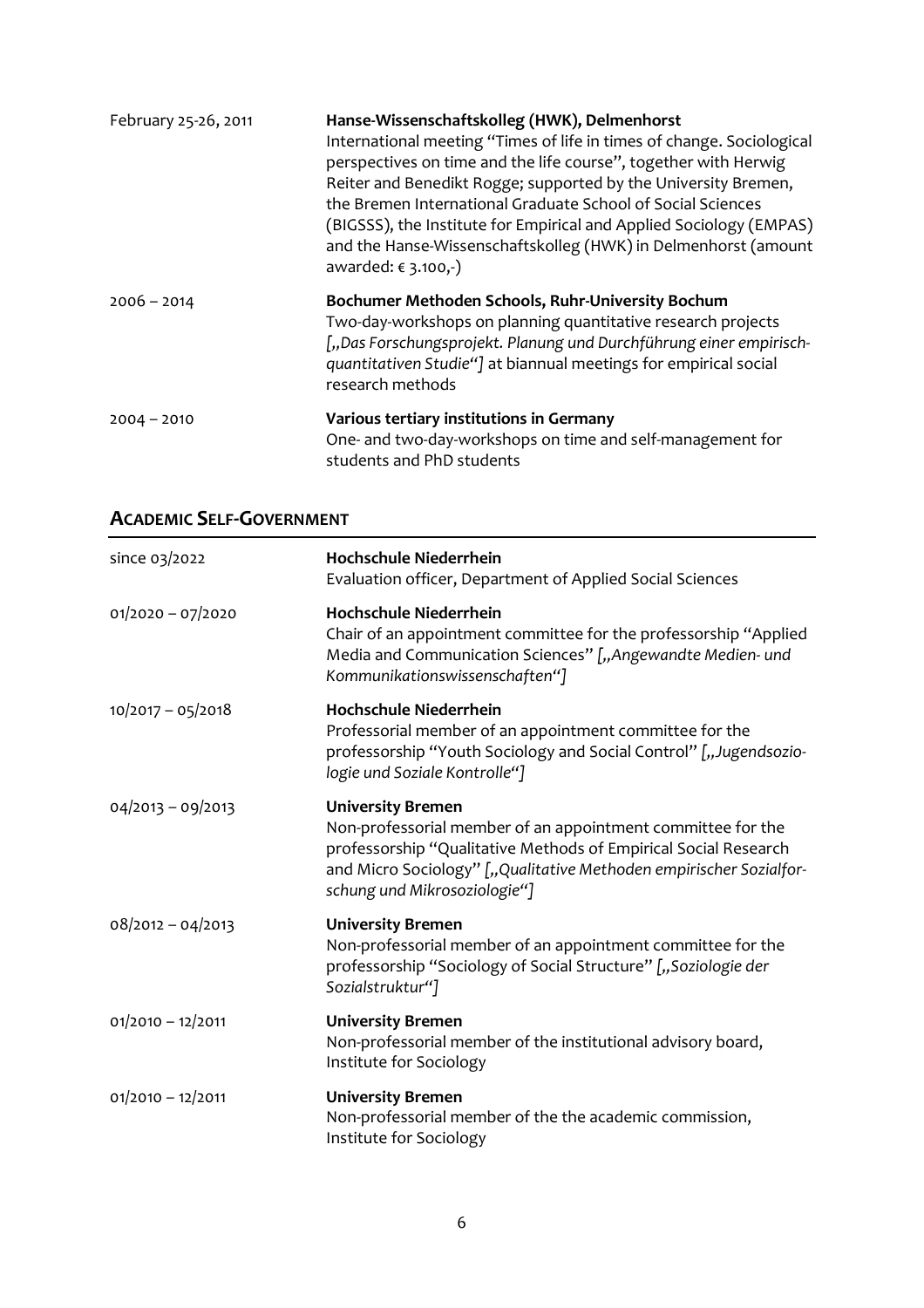| $04/2008 - 04/2009$ | FernUniversity in Hagen<br>Non-professorial member of an appointment committee for the<br>professorship "Micro Sociology and Qualitative Methods of<br>Empirical Social Research" [,, Mikrosoziologie und qualitative Sozial-<br>forschung"] |
|---------------------|----------------------------------------------------------------------------------------------------------------------------------------------------------------------------------------------------------------------------------------------|
| $11/2007 - 04/2009$ | FernUniversity in Hagen<br>Non-professorial member of the academic commission, Institute for<br>Sociology                                                                                                                                    |

#### **ACADEMIC AFFILIATIONS**

| since 11/2021       | Institut für Deutschlandforschung (IDF) at the Ruhr-University<br><b>Bochum</b><br>Corresponding member                                                                                                                                                                                                                                                                                                               |
|---------------------|-----------------------------------------------------------------------------------------------------------------------------------------------------------------------------------------------------------------------------------------------------------------------------------------------------------------------------------------------------------------------------------------------------------------------|
| since 09/2017       | Süddeutsches Institut für empirische Sozialforschung e.V. (SINE)<br>München<br>Member of the scientific advisory board                                                                                                                                                                                                                                                                                                |
| since 02/2017       | Zentrum für interdisziplinäre Regionalforschung (ZEFIR) at the<br><b>Ruhr-University Bochum</b><br>Corresponding member                                                                                                                                                                                                                                                                                               |
| since 04/2016       | Hochschullehrerbund (hlb)<br>Professional organization of professors at German Universities of<br><b>Applied Sciences</b>                                                                                                                                                                                                                                                                                             |
| $03/2016 - 12/2016$ | Hans-Böckler-Stiftung<br>Member of the advisory board of two research projects funded by<br>the Hans Böckler Foundation:<br>",Prekäre Beschäftigung, Erwerbsbiografien und soziale Ungleich-<br>heit" (project leaders: Jutta Allmendinger/Markus Promberger)<br>■ "Arbeitszeitdiskrepanzen im Lebenslauf" (project leader: Wenzel<br>Matiaske)                                                                       |
| since 02/2012       | Deutscher Hochschulverband (DHV)<br>Professional organization of professors and post-docs at German<br>Universities                                                                                                                                                                                                                                                                                                   |
| since 06/2010       | <b>ESPAnet - The European Network for Social Policy Analysis</b><br>Management of the secretariat $(09/2011 - 12/2014)$                                                                                                                                                                                                                                                                                               |
| $10/2010 - 12/2012$ | Konrad-Adenauer-Stiftung<br>Member of "Denker für morgen", a group of young researchers                                                                                                                                                                                                                                                                                                                               |
| since 01/2004       | Deutsche Gesellschaft für Soziologie (DGS)<br><b>German Sociological Association</b><br>Member of the section "Social Inequality and Social Structure<br>Analysis" ["Soziale Ungleichheit und Sozialstrukturanalyse"] (since<br>10/2012)<br>Member of the section "Social Policy" (since 10/2013)<br>" Member of the standing commission "Sociology as a Profession"<br>["Soziologie als Beruf "] (01/2019 - 12/2021) |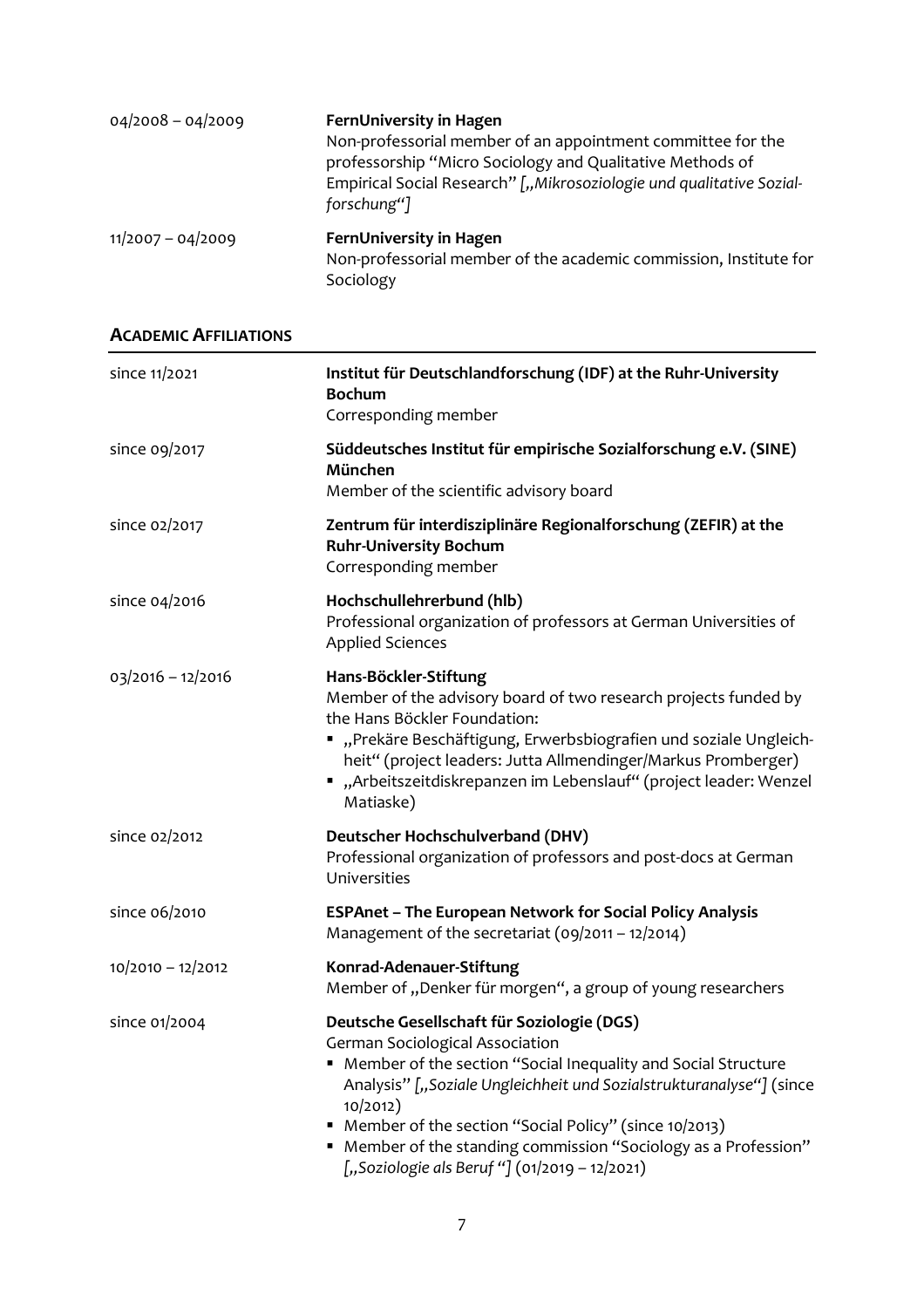| 07/2007 - 12/2020   | Deutsche Gesellschaft für Zeitpolitik (DGfZP)<br><b>German Society for Time Policy</b><br>• Member of the extended executive board $(10/2010 - 10/2012)$<br>• Organization of the quarterly held discussions on time culture<br>["Bremer Gespräche zur Zeitkultur"], together with Ulrich<br>Mückenberger and Björn Gernig (11/2010 - 05/2013) |
|---------------------|------------------------------------------------------------------------------------------------------------------------------------------------------------------------------------------------------------------------------------------------------------------------------------------------------------------------------------------------|
| $01/2004 - 12/2005$ | Berufsverband Deutscher Soziologinnen und Soziologen (BDS)<br>Professional organization of (non-academic) sociologists                                                                                                                                                                                                                         |
| $10/2003 - 06/2007$ | Sciencegarden – online magazine for young researchers<br>Editor                                                                                                                                                                                                                                                                                |
| since 07/2003       | THESIS - interdisciplinary network for doctoral candidates and<br>degree holders<br>Eleader of a local group in Bochum $(10/2013 - 06/2005)$<br>" Leader of THESIS in North Rhine-Westphalia (11/2004 - 11/2005)                                                                                                                               |

#### **REVIEWER FOR ACADEMIC JOURNALS AND FUNDING INSTITUTIONS**

ACTA POLITICA ACTA SOCIOLOGICA BRITISH JOURNAL OF SOCIOLOGY DEUTSCHE FORSCHUNGSGEMEINSCHAFT (DFG) EUROPEAN SOCIETIES FRITZ THYSSEN STIFTUNG INTERNATIONAL JOURNAL OF COMPARATIVE SOCIOLOGY INTERNATIONAL JOURNAL OF SOCIAL WELFARE JOURNAL OF EUROPEAN SOCIAL POLICY JOURNAL OF HAPPINESS STUDIES LEVIATHAN SOCIAL JUSTICE RESEARCH SOCIO-ECONOMIC REVIEW SOZIOLOGISCHE REVUE TIME & SOCIETY